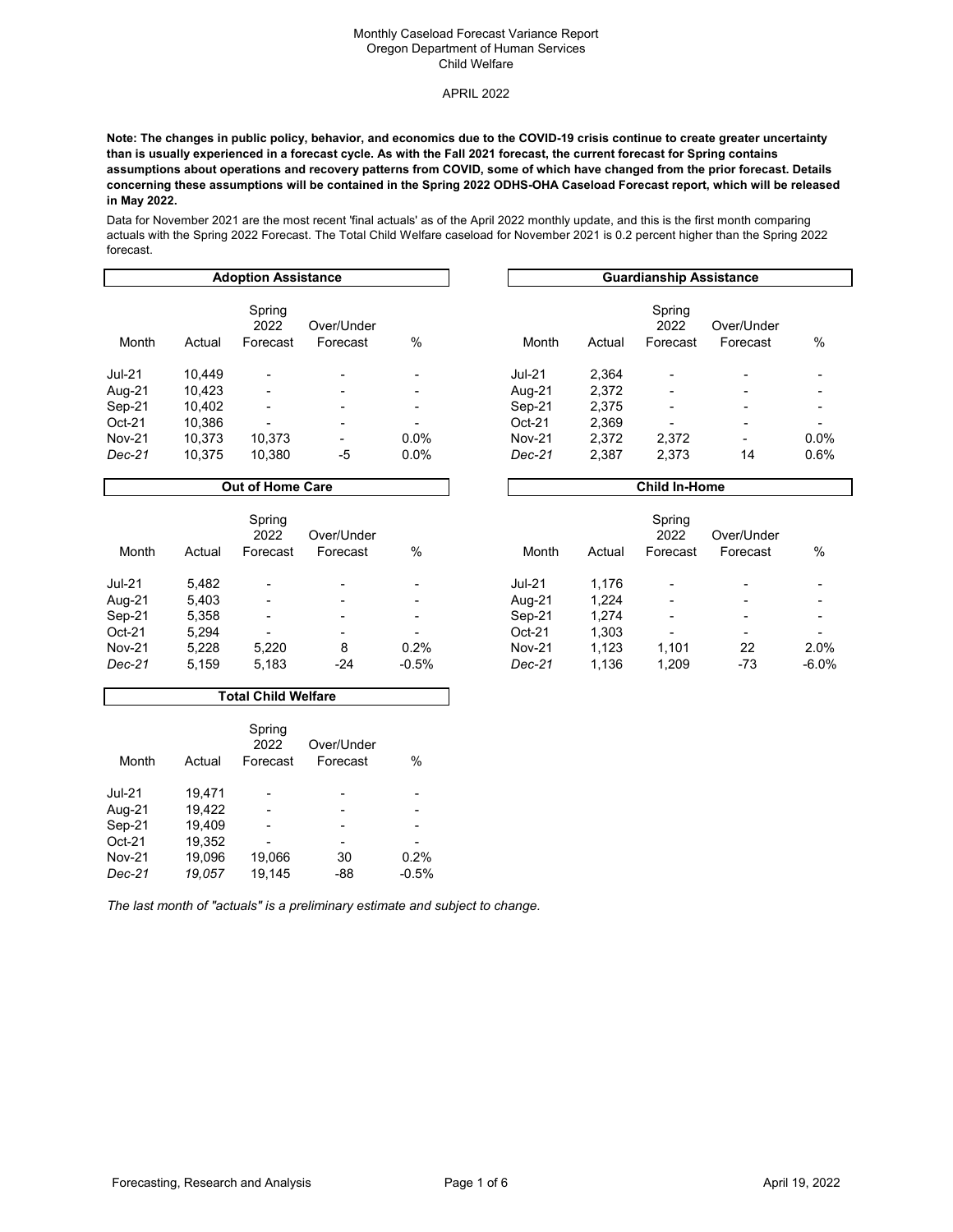# APRIL 2022

## **Adoption Assistance**

Adoption Assistance provides support to help remove financial barriers to achieving and sustaining adoptions for special needs children. This can include payments and/or non-cash assistance such as medical benefits.



| Month         | <b>Actual</b> | Spring 2022<br>Forecast | <b>Over/Under Forecast</b><br>(Spring 2022) |         | <b>Fall 2021</b><br><b>Forecast</b> |          | <b>Over/Under Forecast</b><br>(Fall 2021) |
|---------------|---------------|-------------------------|---------------------------------------------|---------|-------------------------------------|----------|-------------------------------------------|
|               |               |                         |                                             |         |                                     |          |                                           |
| <b>May-21</b> | 10,462        |                         |                                             |         |                                     |          |                                           |
| <b>Jun-21</b> | 10,460        |                         |                                             |         | 10,460                              | $\Omega$ | $0.0\%$                                   |
| <b>Jul-21</b> | 10,449        |                         |                                             |         | 10,458                              | -9       | $-0.1%$                                   |
| Aug-21        | 10,423        |                         |                                             |         | 10.458                              | $-35$    | $-0.3%$                                   |
| Sep-21        | 10,402        |                         |                                             |         | 10.456                              | -54      | $-0.5%$                                   |
| <b>Oct-21</b> | 10.386        |                         |                                             |         | 10.456                              | $-70$    | $-0.7%$                                   |
| Nov-21        | 10,373        | 10,373                  | O                                           | $0.0\%$ | 10,450                              | $-77$    | $-0.7%$                                   |
| <b>Dec-21</b> | 10,375        | 10,380                  | -5                                          | $0.0\%$ | 10,450                              | $-75$    | $-0.7%$                                   |
| Jan-22        |               | 10.372                  |                                             |         | 10.445                              |          |                                           |
| IFeb-22       |               | 10.362                  |                                             |         | 10.445                              |          |                                           |
| Mar-22        |               | 10,353                  |                                             |         | 10.445                              |          |                                           |
| Apr-22        |               | 10.344                  |                                             |         | 10.445                              |          |                                           |
| May-22        |               | 10.334                  |                                             |         | 10.445                              |          |                                           |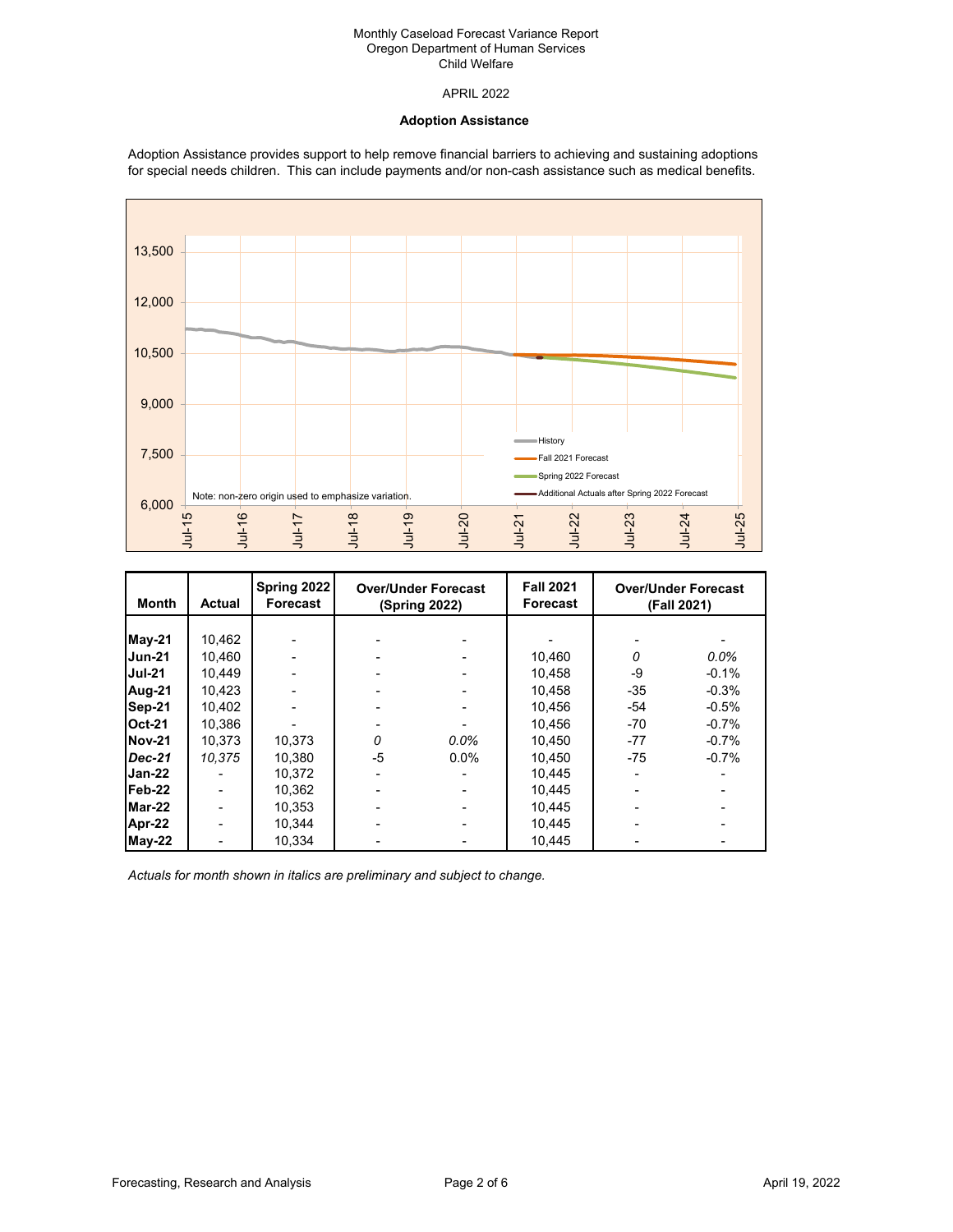APRIL 2022

## **Guardianship Assistance**

Subsidized Guardianship provides an option for individuals who do not wish to adopt but would like to offer a permanent home for children who would otherwise be in foster care.



| Month         | Actual | Spring 2022<br>Forecast | <b>Over/Under Forecast</b><br>(Spring 2022) |         | <b>Fall 2021</b><br><b>Forecast</b> |    | <b>Over/Under Forecast</b><br>(Fall 2021) |
|---------------|--------|-------------------------|---------------------------------------------|---------|-------------------------------------|----|-------------------------------------------|
|               |        |                         |                                             |         |                                     |    |                                           |
| May-21        | 2,332  |                         |                                             |         |                                     |    |                                           |
| IJun-21       | 2,350  |                         |                                             |         | 2,348                               | 2  | 0.1%                                      |
| <b>Jul-21</b> | 2.364  |                         |                                             |         | 2,328                               | 36 | 1.5%                                      |
| Aug-21        | 2,372  |                         |                                             |         | 2,325                               | 47 | 2.0%                                      |
| Sep-21        | 2,375  |                         |                                             |         | 2,322                               | 53 | 2.3%                                      |
| <b>Oct-21</b> | 2,369  |                         |                                             |         | 2,324                               | 45 | 1.9%                                      |
| Nov-21        | 2,372  | 2,372                   | $\Omega$                                    | $0.0\%$ | 2,326                               | 46 | 2.0%                                      |
| Dec-21        | 2,387  | 2,373                   | 14                                          | $0.6\%$ | 2,328                               | 59 | 2.5%                                      |
| Jan-22        |        | 2,377                   |                                             |         | 2,325                               |    |                                           |
| Feb-22        |        | 2,385                   |                                             |         | 2,326                               |    |                                           |
| Mar-22        |        | 2,394                   |                                             |         | 2,328                               |    |                                           |
| Apr-22        | ۰      | 2,397                   |                                             |         | 2,330                               |    |                                           |
| $May-22$      |        | 2,404                   |                                             |         | 2,331                               |    |                                           |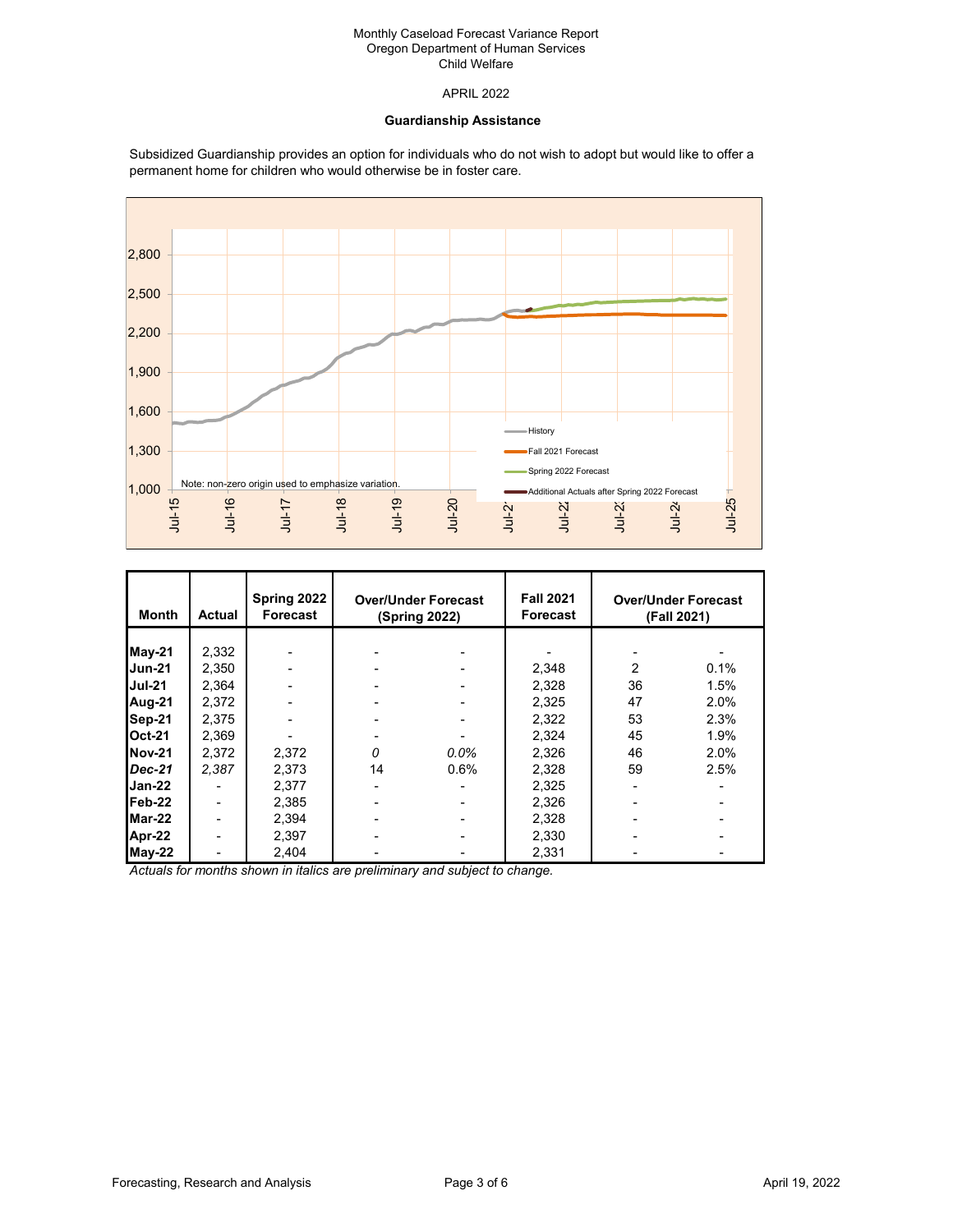# APRIL 2022

## **Out of Home Care**

Foster Care provides temporary care for children who cannot be safely cared for by their birth parents. These counts also include shelter and residential care.



| Month         | <b>Actual</b> | Spring 2022<br>Forecast | <b>Over/Under Forecast</b><br>(Spring 2022) |         | <b>Fall 2021</b><br><b>Forecast</b> |        | <b>Over/Under Forecast</b><br>(Fall 2021) |
|---------------|---------------|-------------------------|---------------------------------------------|---------|-------------------------------------|--------|-------------------------------------------|
|               |               |                         |                                             |         |                                     |        |                                           |
| <b>May-21</b> | 5,571         |                         |                                             |         |                                     |        |                                           |
| <b>Jun-21</b> | 5,525         |                         |                                             |         | 5,520                               | 5      | 0.1%                                      |
| <b>Jul-21</b> | 5,482         |                         |                                             |         | 5,472                               | 10     | 0.2%                                      |
| Aug-21        | 5,403         |                         |                                             |         | 5,464                               | $-61$  | $-1.1%$                                   |
| Sep-21        | 5,358         |                         |                                             |         | 5.457                               | -99    | $-1.8%$                                   |
| <b>Oct-21</b> | 5,294         |                         |                                             |         | 5.444                               | $-150$ | $-2.8%$                                   |
| <b>Nov-21</b> | 5,228         | 5,220                   | 8                                           | 0.2%    | 5,427                               | $-199$ | $-3.7%$                                   |
| <b>Dec-21</b> | 5.159         | 5,183                   | -24                                         | $-0.5%$ | 5,408                               | $-249$ | $-4.6%$                                   |
| Jan-22        |               | 5,150                   |                                             |         | 5,398                               |        |                                           |
| Feb-22        |               | 5,135                   |                                             |         | 5,383                               |        |                                           |
| Mar-22        |               | 5,091                   |                                             |         | 5,376                               |        |                                           |
| Apr-22        |               | 5,084                   |                                             |         | 5,367                               |        |                                           |
| $May-22$      |               | 5,078                   |                                             |         | 5,360                               |        |                                           |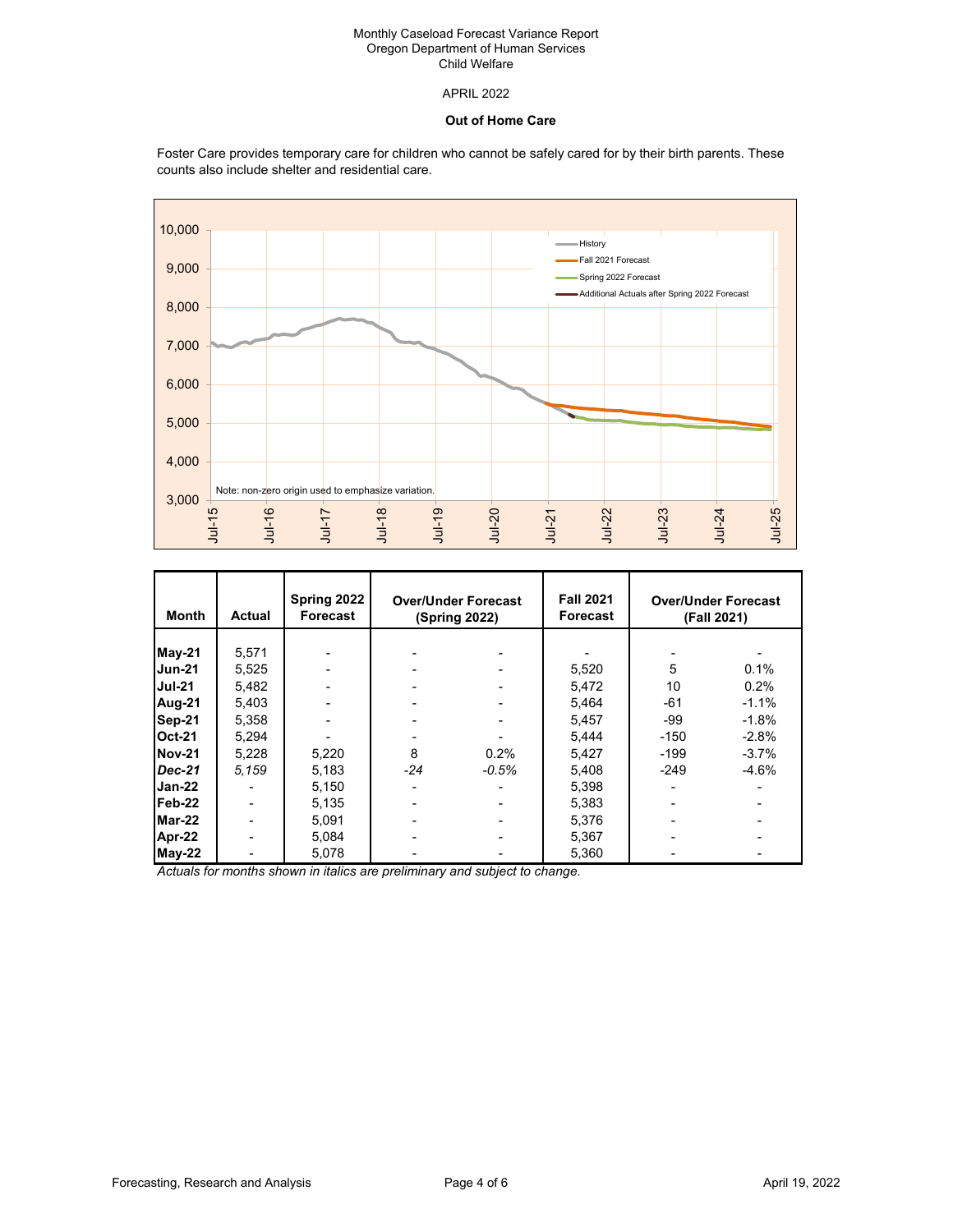# APRIL 2022

### **Child In-Home**

Child In-Home includes children who are on an open case but are in the physical custody of their parents.



| Month         | Actual                   | Spring 2022<br>Forecast | <b>Over/Under Forecast</b><br>(Spring 2022) |          | <b>Fall 2021</b><br>Forecast | <b>Over/Under Forecast</b><br>(Fall 2021) |          |
|---------------|--------------------------|-------------------------|---------------------------------------------|----------|------------------------------|-------------------------------------------|----------|
|               |                          |                         |                                             |          |                              |                                           |          |
| May-21        | 1,254                    |                         |                                             |          |                              |                                           |          |
| <b>Jun-21</b> | 1,212                    |                         |                                             |          | 1,207                        | 5                                         | 0.4%     |
| Uul-21        | 1,176                    |                         |                                             |          | 1,262                        | -86                                       | $-6.8%$  |
| Aug-21        | 1,224                    |                         |                                             |          | 1,267                        | $-43$                                     | $-3.4%$  |
| Sep-21        | 1,274                    |                         |                                             |          | 1,272                        | 2                                         | 0.2%     |
| <b>Oct-21</b> | 1,303                    |                         |                                             |          | 1.278                        | 25                                        | 2.0%     |
| Nov-21        | 1,123                    | 1,101                   | 22                                          | 2.0%     | 1,282                        | $-159$                                    | $-12.4%$ |
| $Dec-21$      | 1,136                    | 1,209                   | $-73$                                       | $-6.0\%$ | 1,286                        | $-150$                                    | $-11.7%$ |
| Jan-22        |                          | 1,241                   |                                             |          | 1,288                        |                                           |          |
| IFeb-22       |                          | 1,237                   |                                             |          | 1,289                        |                                           |          |
| Mar-22        |                          | 1,261                   |                                             |          | 1,289                        |                                           |          |
| Apr-22        |                          | 1,255                   |                                             |          | 1,289                        |                                           |          |
| <b>May-22</b> | $\overline{\phantom{a}}$ | 1,239                   |                                             |          | 1,289                        |                                           |          |